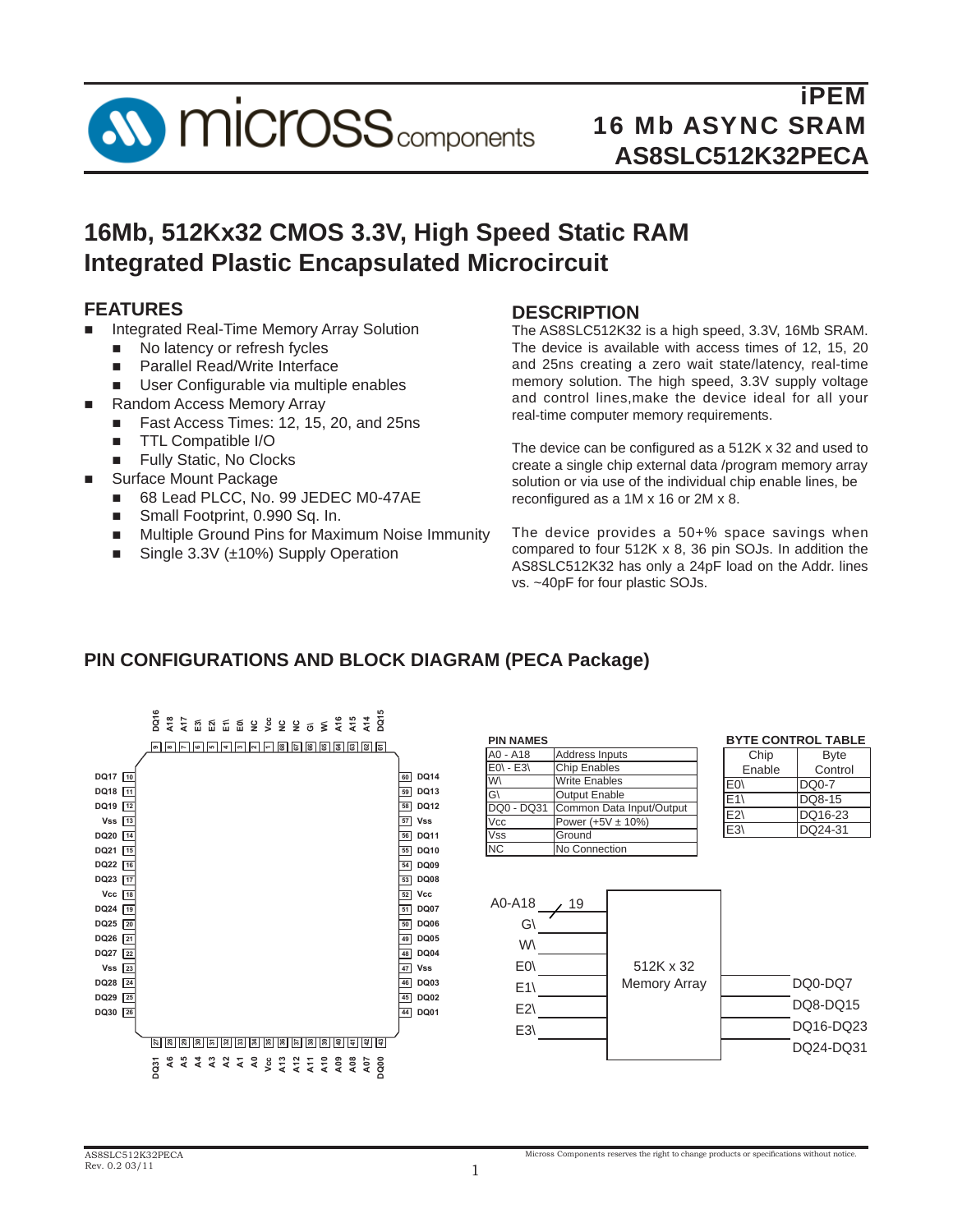

#### **ABSOLUTE MAXIMUM RATINGS\***

| Voltage on any pin relative to Vss             | $-0.5V$ to 4.6V                                       |
|------------------------------------------------|-------------------------------------------------------|
| Operating Temperature t <sub>A</sub> (Ambient) |                                                       |
| Industrial                                     | $-40^{\circ}$ C to $+85^{\circ}$ C                    |
| Enhanced                                       | -40 $^{\circ}$ C to +105 $^{\circ}$ C                 |
| Military                                       | -55 $\mathrm{^{\circ}C}$ to +125 $\mathrm{^{\circ}C}$ |
| Storage Temperature, Plastic                   | $-55^{\circ}$ C to $+125^{\circ}$ C                   |
| <b>Power Dissipation</b>                       | 5.0 Watts                                             |
| <b>Output Current</b>                          | 20 mA                                                 |
| Junction Temperature, TJ                       | $175^{\circ}$ C                                       |

#### **RECOMMENDED DC OPERATING CONDITIONS**

| Parameter             | Sym                        | Min    | Typ | Max        | <b>Units</b> |
|-----------------------|----------------------------|--------|-----|------------|--------------|
| <b>Supply Voltage</b> | $\mathsf{v}_{\mathsf{cc}}$ | 3.0    | 3.3 | 3.6        |              |
| <b>Supply Voltage</b> | V <sub>ss</sub>            | 0.0    | 0.0 | 0.0        |              |
| Input High Voltage    | Vıн                        | 2.2    | --- | $Vcc+0.3V$ |              |
| Input Low Voltage     | $\mathsf{V}_{\mathsf{IL}}$ | $-0.3$ | --- | 0.8        |              |

\*Stress greater than those listed under "Absolute Maximum Ratings" may cause permanent damage to the device. This is a stress rating only and functional operation of the device at these or any other conditions greater than those in di cated in the operational sections of this specification is not implied. Exposure to absolute maximum rating conditions for extended periods may affect reliability.

#### **AC TEST CONDITIONS**

| Input Pulse Levels             | Vss to 3.0V |
|--------------------------------|-------------|
| Input Rise and Fall Times      | 5ns         |
| Input and Output Timing Levels | 1.5V        |
| Output Load                    | Figure 1, 2 |

Note: For  $t_{EHQZ}$ ,  $t_{GHQZ}$  and  $t_{WLQZ}$ , CL=5pF





#### Figure 1 Figure 2

#### **DC ELECTRICAL CHARACTERISTICS**

| <b>Parameter</b>                   | Sym             | <b>Conditions</b>                                         | Min | Max   | <b>Units</b> |    |
|------------------------------------|-----------------|-----------------------------------------------------------|-----|-------|--------------|----|
|                                    |                 |                                                           |     | 12/15 | 20/25        | ns |
| Operating Power Supply Current     | ICC1            | $W#=V_{\parallel}$ , $I_{\parallel O}$ =0mA, Min Cycle    |     | 220   | 200          | mA |
| Standby (TTL) Power Supply Current | ICC2            | $E#≥V_{IH}$ , $V_{IN}≤V_{IL}$ or $V_{IN}≥V_{IH}$ , f=0MHz |     | 80    | 80           | mA |
| Full Standby Power Supply Current  |                 | $E#2V_{CC}$ -0.2V                                         |     | 15    | 15           | mA |
| <b>CMOS</b>                        | ICC3            | $V_{IN} \geq V_{CC}$ -0.2V or $V_{IN} \leq 0.2V$          |     |       |              |    |
| Input Leakage Current              |                 | $V_{IN} = 0V$ to $V_{CC}$                                 |     |       | ±5           | μA |
| Output Leakage Current             | <sup>I</sup> LO | $V_{VQ} = 0V$ to $V_{CC}$                                 |     |       | ±5           | μA |
| Ouput High Voltage                 | $V_{OH}$        | $I_{OH} = -4.0$ mA                                        | 2.4 |       |              |    |
| Output Low Voltage                 | V <sub>OL</sub> | $I_{\Omega}$ = 8.0 mA                                     |     |       | 0.45         |    |

#### **TRUTH TABLE**

| G# | E# | W# | <b>Mode</b>            | Output                      | <b>Power</b>  |
|----|----|----|------------------------|-----------------------------|---------------|
| X  | н  | X  | Standby                | <b>HIGHZ</b>                | $I_{CC2}$     |
|    |    |    |                        |                             | $I_{CC3}$     |
| Н  |    |    | <b>Output Deselect</b> | <b>HIGHZ</b>                | $I_{CC1}$     |
|    |    |    | Read                   | $\mathsf{D}_{\mathsf{OUT}}$ | $I_{\rm CC1}$ |
| Χ  |    |    | Write                  |                             | ICC1          |

### **CAPACITANCE**

(f=1.0MHz,  $V_{IN} = V_{CC}$  or  $V_{SS}$ )

| <b>Parameter</b>           | Svm    | <b>Max</b> | Unit |
|----------------------------|--------|------------|------|
| <b>Address Lines</b>       |        | 24         |      |
| Data Lines                 | CD/Q   |            |      |
| Write & Output Enable Line | W#. G# | 24         |      |
| Chip Enable Line           | F3#    |            |      |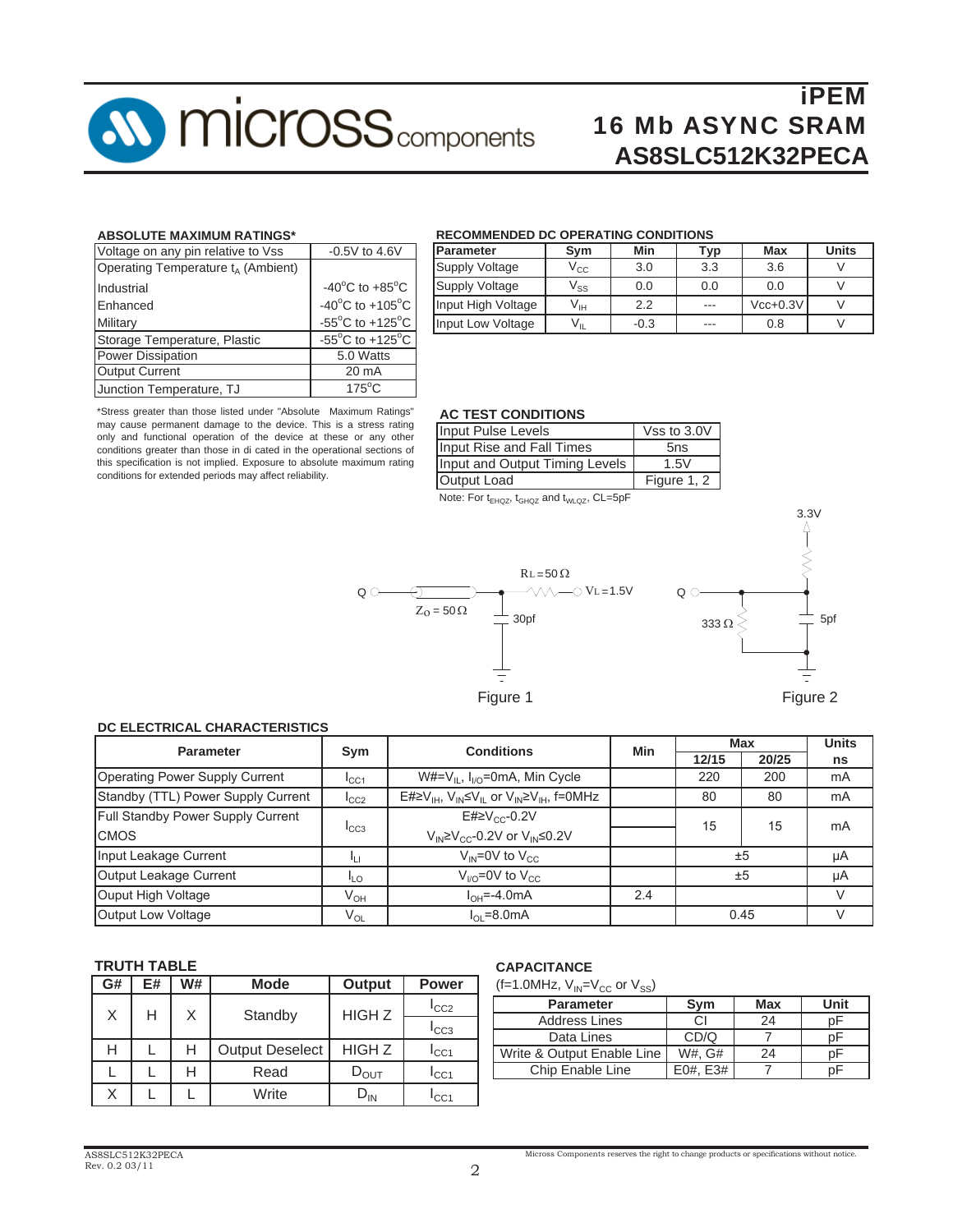

#### **AC CHARACTERISTICS READ CYCLE**

| <b>Parameter</b>                  | Symbol                       |                                                 | 12ns     |            | 15ns |            | 20ns     |            | 25ns |     | <b>Units</b> |
|-----------------------------------|------------------------------|-------------------------------------------------|----------|------------|------|------------|----------|------------|------|-----|--------------|
|                                   | <b>JEDEC</b>                 | Alt.                                            | Min      | <b>Max</b> | Min  | <b>Max</b> | Min      | <b>Max</b> | Min  | Max |              |
| Read Cycle Time                   | $I_{AVAV}$                   | $\frak{r}_{\sf RC}$                             | 12       |            | 15   |            | 20       |            | 25   |     | ns           |
| Address Access Time               | LAVOV                        | t <sub>АА</sub>                                 |          | 12         |      | 15         |          | 20         |      | 25  | ns           |
| Chip Enable Access                | <sup>L</sup> ELQV            | $\mathfrak{r}_{\text{ACS}}$                     |          | 12         |      | 15         |          | 20         |      | 25  | ns           |
| Chip Enable to Output in Low Z    | <sup>L</sup> ELQX            | $\mathfrak{r}_{\text{CLZ}}$                     | 2        |            | 2    |            | 2        |            | 2    |     | ns           |
| Chip Disable to Output in High Z  | $\tau_{EHQZ}$                | $\mathfrak{r}_{\rm CHZ}$                        |          | 6          |      |            |          | 9          |      | 9   | ns           |
| Output Hold from Address Change   | $\tau_{AVOX}$                | $\mathfrak{r}_{\mathsf{OH}}$                    | 2        |            | 2    |            | 2        |            | 2    |     | ns           |
| Output Enable to Output Valid     | <sup>L</sup> GLQV            | $\tau_{OE}$                                     |          | 6          |      |            |          | 9          |      | 9   | ns           |
| Output Enable to Output in Low Z  | $I_{\text{GLOX}}$            | $\mathfrak{r}_{\text{OLZ}}$                     | $\Omega$ |            |      |            | $\Omega$ |            | 0    |     | ns           |
| Output Enable to Output in High Z | $\mathfrak{r}_{\text{GHQZ}}$ | $\mathfrak{r}_{\mathsf{O}\mathsf{H}\mathsf{Z}}$ |          | 6          |      |            |          | 9          |      | 9   | ns           |

# **READ CYCLE 1 - W\ HIGH, G\, E\ LOW**



## **READ CYCLE 2 - W\ HIGH**

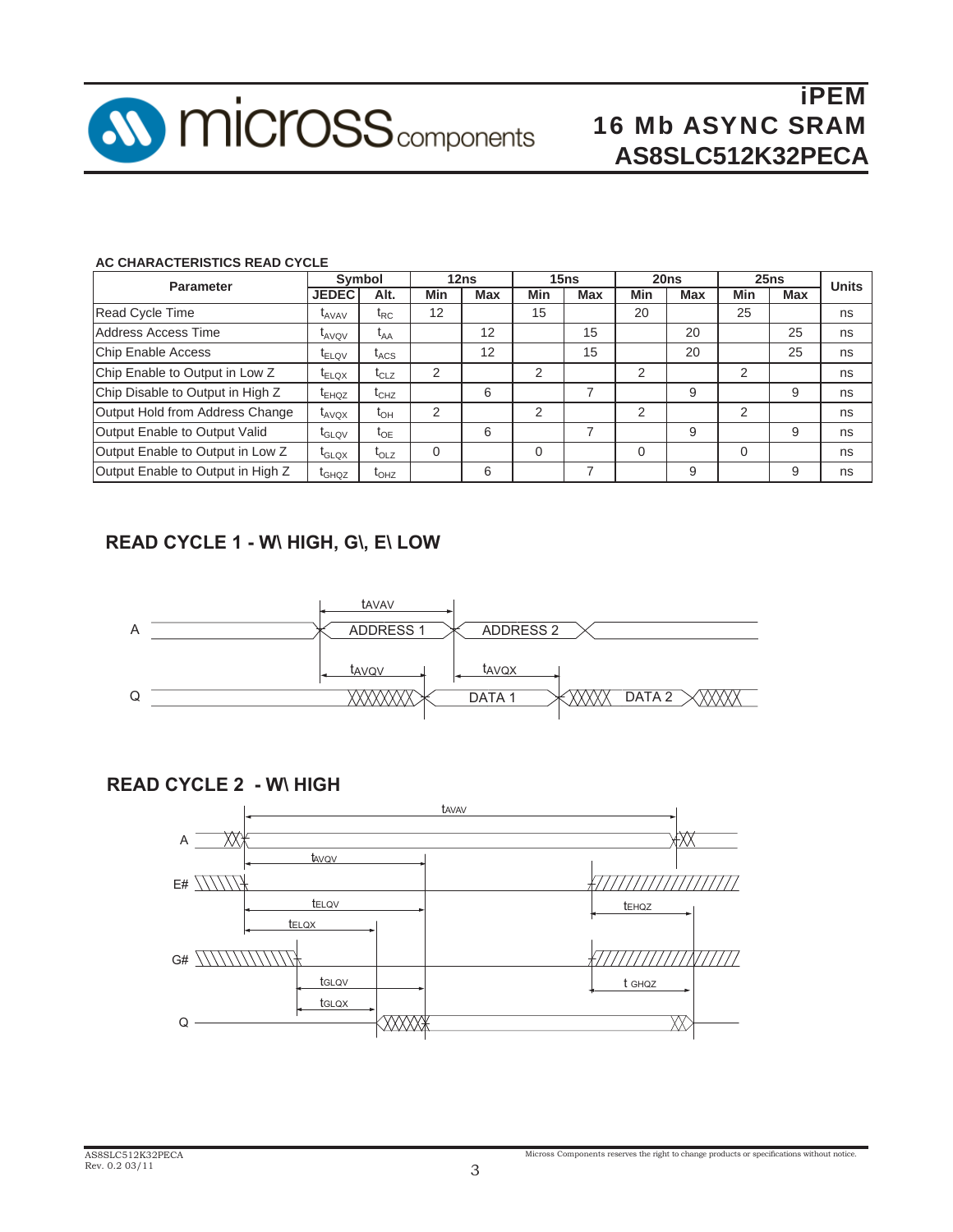

#### **AC CHARACTERISTICS WRITE CYCLE**

| <b>Parameter</b>                | Symbol                       |                 | 12ns           |     | 15ns           |            | 20ns        |            | 25ns     |            | <b>Units</b> |
|---------------------------------|------------------------------|-----------------|----------------|-----|----------------|------------|-------------|------------|----------|------------|--------------|
|                                 | <b>JEDEC</b>                 | Alt.            | Min            | Max | Min            | <b>Max</b> | Min         | <b>Max</b> | Min      | <b>Max</b> |              |
| Write Cycle Time                | $\mathsf{t}_{\mathsf{AVAV}}$ | $t_{\text{WC}}$ | 12             |     | 15             |            | 20          |            | 25       |            | ns           |
| Chip Enable to End of Write     | $t_{\text{ELWH}}$            | $t_{\text{CW}}$ | 8              |     | 10             |            | 11          |            | 12       |            | ns           |
|                                 | $t_{\text{ELEH}}$            | $t_{\text{CW}}$ | 8              |     | 10             |            | 11          |            | 12       |            | ns           |
| Address Setup Time              | t <sub>AVWL</sub>            | $t_{AS}$        | $\Omega$       |     | $\Omega$       |            | $\Omega$    |            | $\Omega$ |            | ns           |
|                                 | $t_{\text{AVEL}}$            | $t_{AS}$        | 0              |     | $\Omega$       |            | $\mathbf 0$ |            | 0        |            | ns           |
| Address Valid to End of Write   | $t_{AVWH}$                   | $t_{AW}$        | 8              |     | 10             |            | 11          |            | 12       |            | ns           |
|                                 | $t_{AVEH}$                   | $t_{AW}$        | 8              |     | 10             |            | 11          |            | 12       |            | ns           |
| <b>Write Pulse Width</b>        | t <sub>WLWH</sub>            | $t_{WP}$        | 8              |     | 10             |            | 11          |            | 12       |            | ns           |
|                                 | $t_{\text{ELEH}}$            | $t_{WP}$        | 10             |     | 12             |            | 13          |            | 14       |            |              |
| <b>Write Recovery Time</b>      | $t_{\text{WHAZ}}$            | $t_{WR}$        | $\Omega$       |     | $\Omega$       |            | $\Omega$    |            | 0        |            | ns           |
|                                 | $\tau_{EHAZ}$                | $t_{WR}$        | 0              |     | $\mathbf 0$    |            | $\mathbf 0$ |            | 0        |            |              |
| Data Hold Time                  | $t_{WHDX}$                   | $t_{DH}$        | 0              |     | $\Omega$       |            | $\Omega$    |            | 0        |            | ns           |
|                                 | $t_{EHDZ}$                   | $t_{DH}$        | 0              |     | $\mathbf 0$    |            | $\mathbf 0$ |            | 0        |            |              |
| Write to Output in High Z       | t <sub>WLQZ</sub>            | $t_{WHZ}$       | 0              | 6   | $\mathbf 0$    | 7          | 0           | 8          | 0        | 9          | ns           |
| Data to Write Time              | $\tau_{\text{DVMH}}$         | $t_{DW}$        | 6              |     | 7              |            | 8           |            | 9        |            | ns           |
|                                 | $t_{DVEH}$                   | $t_{DW}$        | 6              |     | 7              |            | 8           |            | 9        |            |              |
| Output Active from End of Write | t <sub>WHQX</sub>            | $t_{WLZ}$       | $\overline{2}$ |     | $\overline{2}$ |            | 2           |            | 2        |            |              |

## **WRITE CYCLE 1 - W\ CONTROLLED**

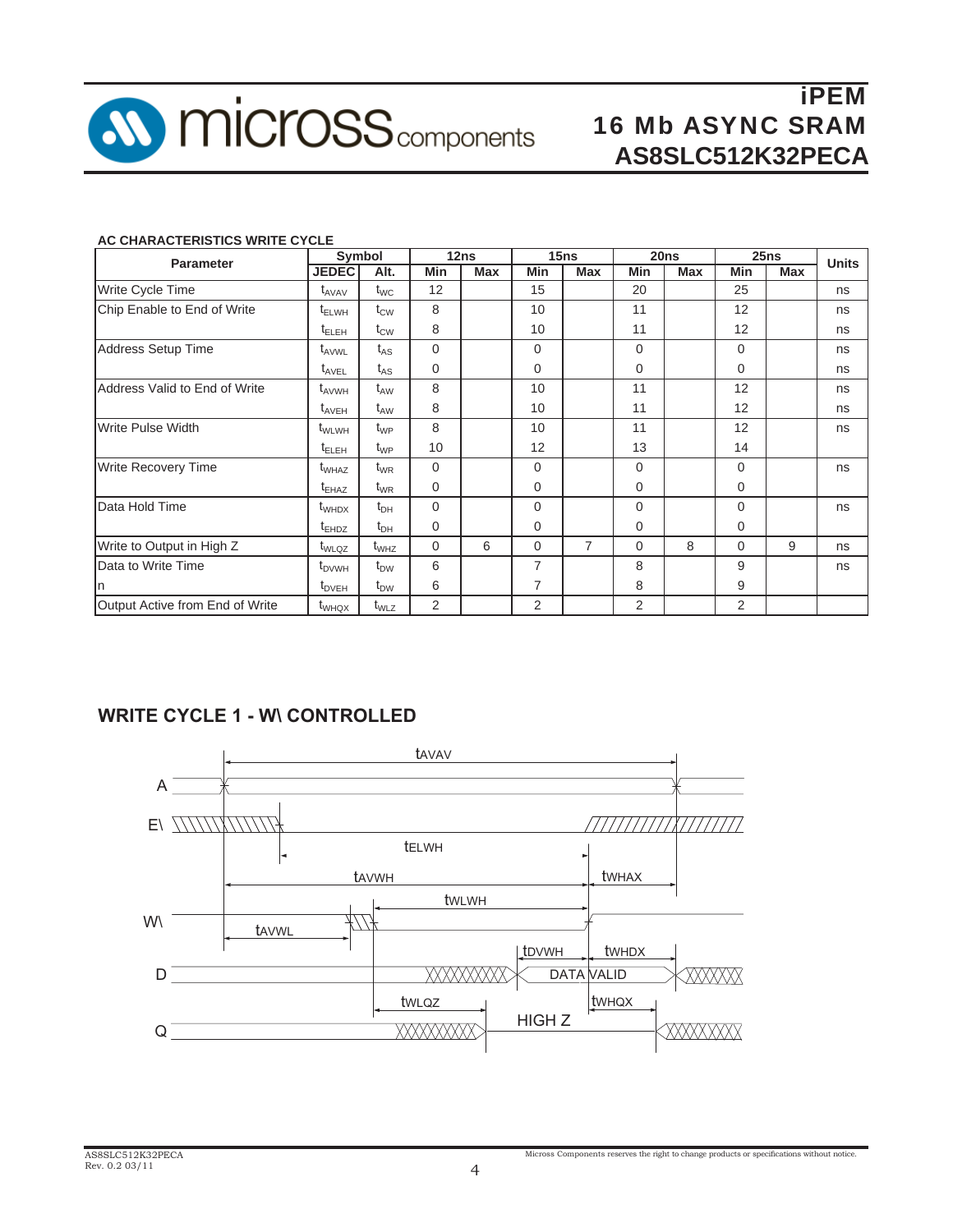

# **WRITE CYCLE 2 - E\ CON TROLLED**



**PACKAGE DRAWING** 

Package No. 99 68 Lead PLCC JEDEC MO-47AE

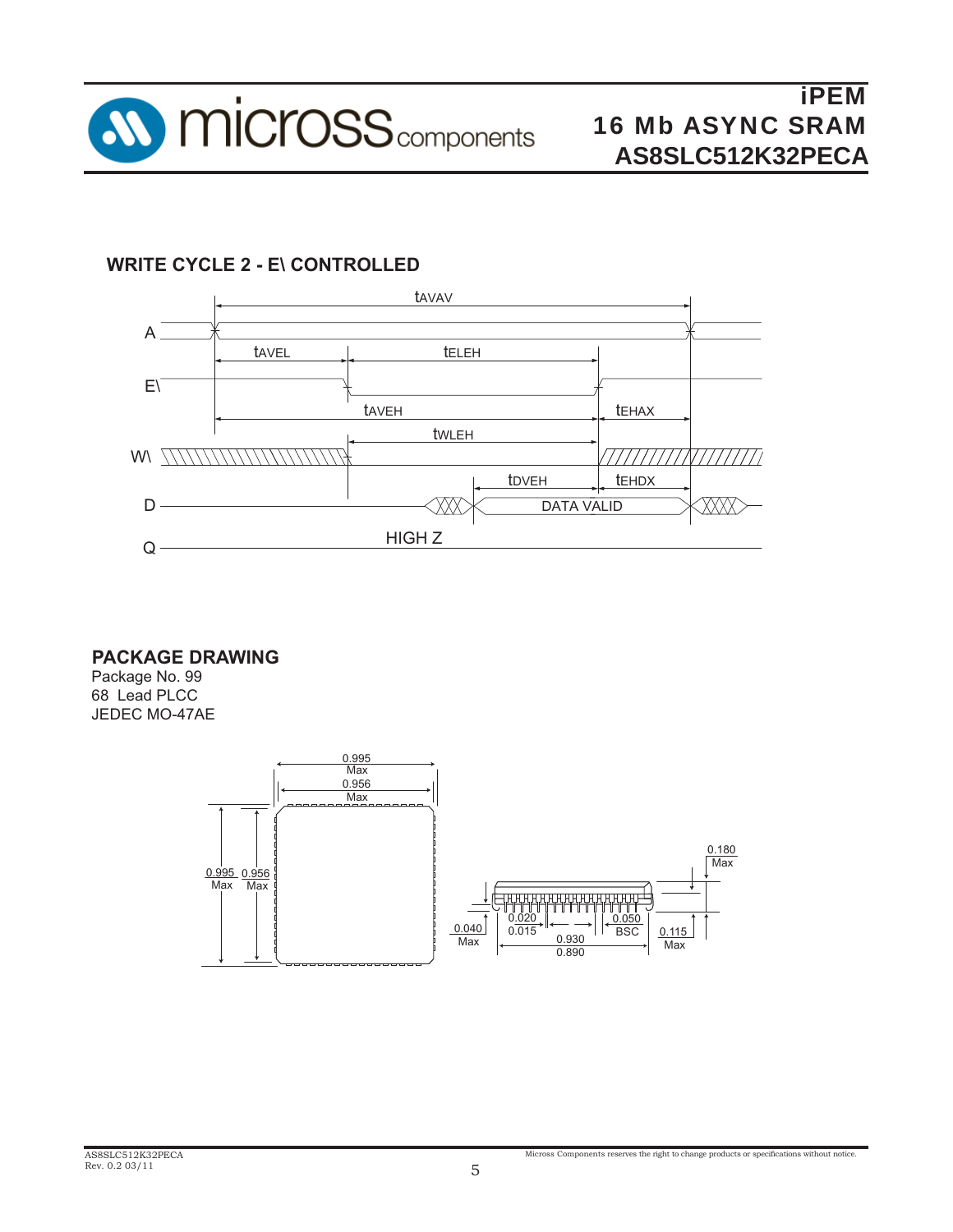

# **FAMILY PIN MATRIX**



Micross Components reserves the right to change products or specifications without notice.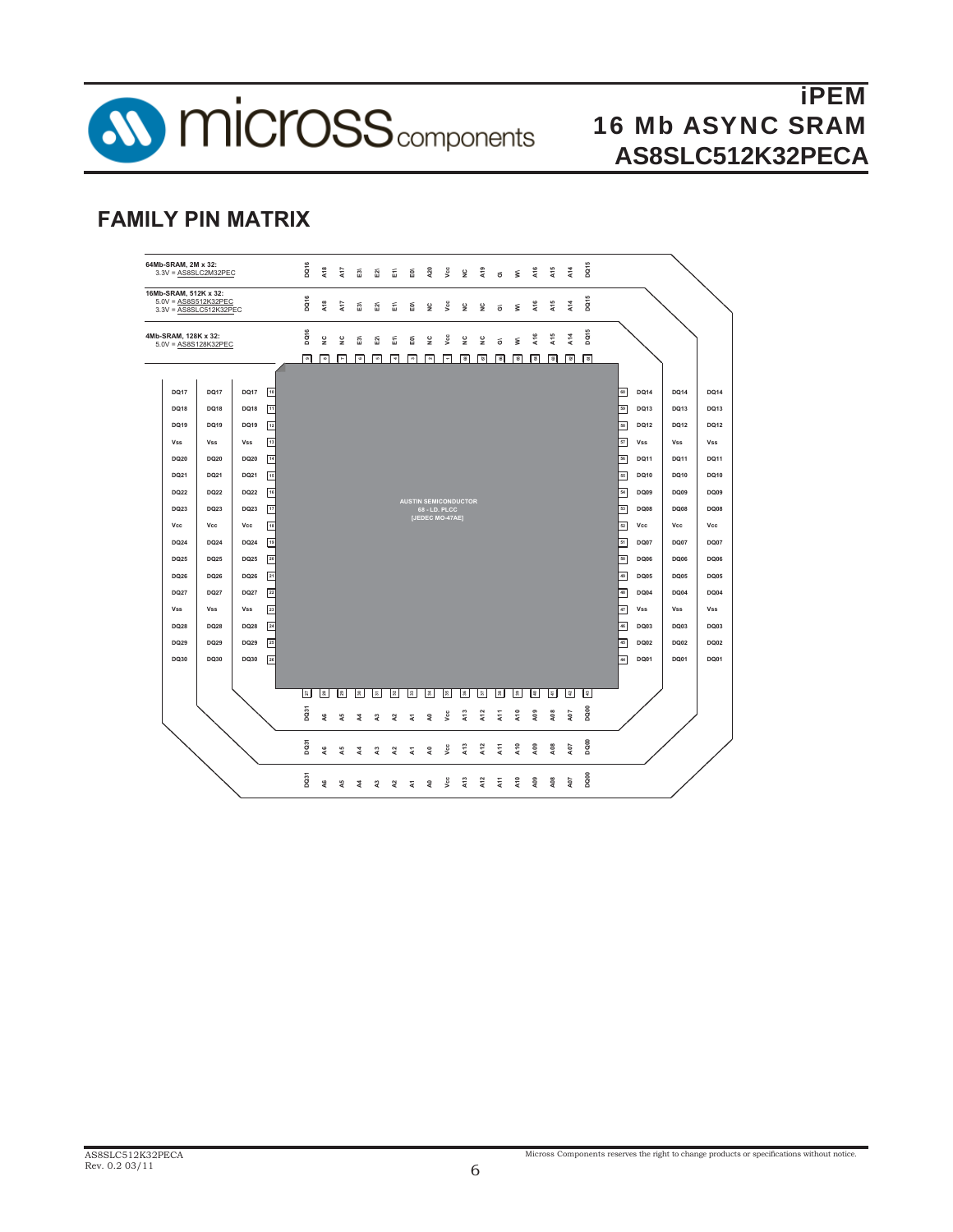

### **ORDERING INFORMATION**

| <b>Part Number</b>     | <b>Access Speed</b> | <b>Device Grade</b>       | <b>Availability</b> |
|------------------------|---------------------|---------------------------|---------------------|
| AS8SLC512K32PEC-ES     | <b>NA</b>           | <b>Engineering Sample</b> | Obsolete            |
| AS8SLC512K32PEC-12/IT  | 12ns                | Industrial                | Obsolete            |
| AS8SLC512K32PEC-15/IT  | 15ns                | Industrial                | Obsolete            |
| AS8SLC512K32PEC-20/IT  | 20ns                | Industrial                | Obsolete            |
| AS8SLC512K32PEC-25/IT  | 25ns                | Industrial                | Obsolete            |
| AS8SLC512K32PEC-12/ET  | 12ns                | Enhanced                  | Obsolete            |
| AS8SLC512K32PEC-15/ET  | 15ns                | Enhanced                  | Obsolete            |
| AS8SLC512K32PEC-20/ET  | 20ns                | Enhanced                  | Obsolete            |
| AS8SLC512K32PEC-25/ET  | 25ns                | Enhanced                  | Obsolete            |
| AS8SLC512K32PEC-12/XT  | 12ns                | <b>Military</b>           | Obsolete            |
| AS8SLC512K32PEC-15/XT  | 15ns                | Military                  | Obsolete            |
| AS8SLC512K32PEC-20/XT  | 20ns                | Military                  | Obsolete            |
| AS8SLC512K32PEC-25/XT  | 25ns                | Military                  | Obsolete            |
| AS8SLC512K32PECA-12/IT | 12ns                | Industrial                | Production          |
| AS8SLC512K32PECA-15/IT | 15 <sub>ns</sub>    | Industrial                | Production          |
| AS8SLC512K32PECA-20/IT | 20ns                | Industrial                | Production          |
| AS8SLC512K32PECA-25/IT | 25ns                | Industrial                | Production          |
| AS8SLC512K32PECA-12/ET | 12ns                | Enhanced                  | Production          |
| AS8SLC512K32PECA-15/ET | 15ns                | Enhanced                  | Production          |
| AS8SLC512K32PECA-20/ET | 20ns                | Enhanced                  | Production          |
| AS8SLC512K32PECA-25/ET | 25ns                | Enhanced                  | Production          |
| AS8SLC512K32PECA-12/XT | 12ns                | Military                  | Production          |
| AS8SLC512K32PECA-15/XT | 15ns                | Military                  | Production          |
| AS8SLC512K32PECA-20/XT | 20ns                | Military                  | Production          |
| AS8SLC512K32PECA-25/XT | 25ns                | Military                  | Production          |